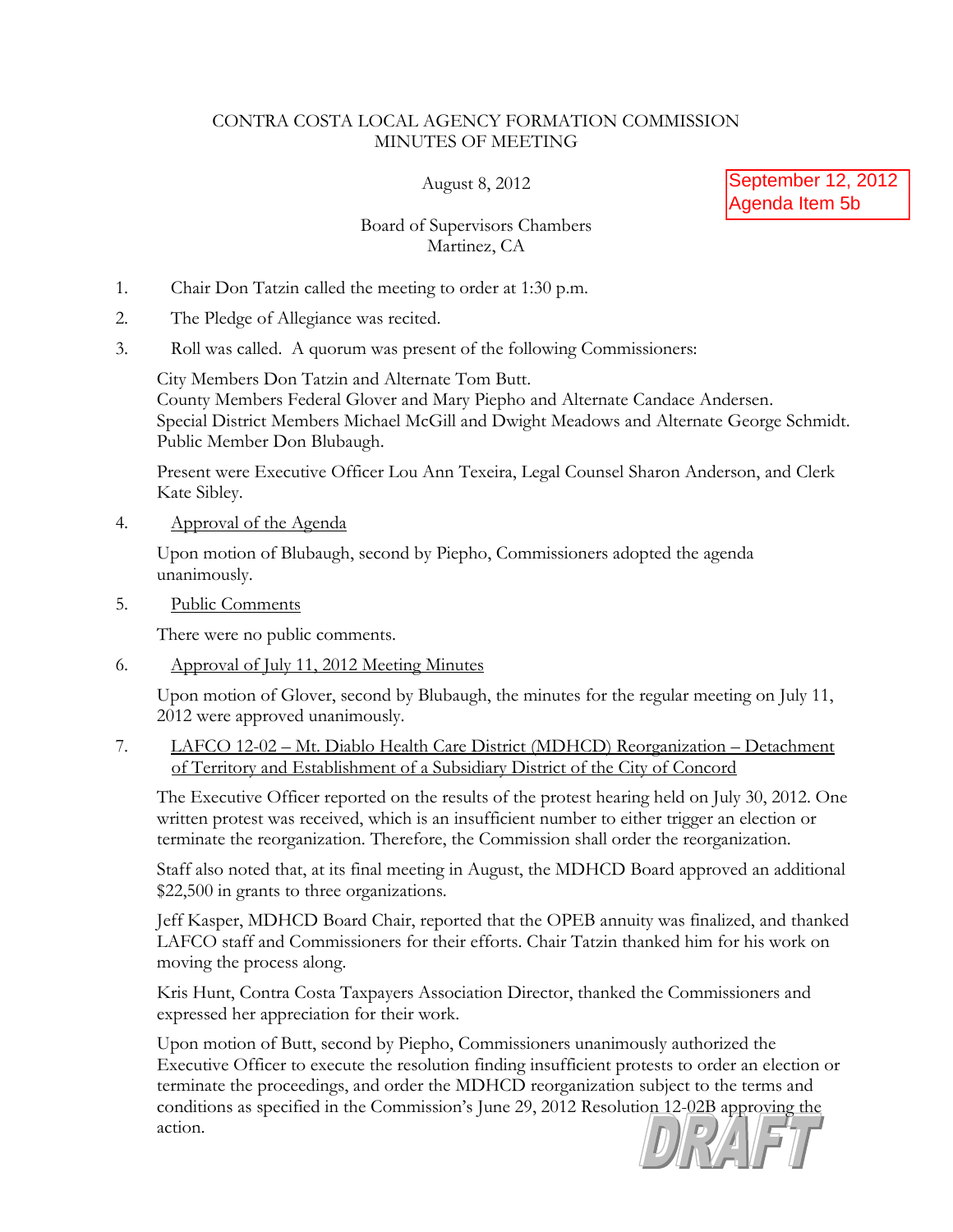Commissioner Piepho commented on the overall proceedings throughout the long process of this reorganization, recognizing the work of all those involved and the leadership of many, including the City of Concord, John Muir Health, board members of MDHCD, LAFCO staff, and others.

## 8. Fire Services Discussion

Commissioner Piepho opened the discussion by noting that since LAFCO's work on the Municipal Services Review (MSR), the challenges facing service providers have grown. Contra Costa County FPD (CCCFPD) will have a revenue measure on the November ballot; and East Contra Costa FPD's (ECCFPD) ballot measure in June failed, resulting in layoffs and station closures.

The Executive Officer provided brief background on the discussions and workshops held with, and the ongoing fiscal challenges faced by, the County's fire service providers since the 2009 Fire Services MSR. Local fire service providers are taking action to weather the ongoing fiscal storm, including cost reductions and cost recovery, pursuit of revenue options, renegotiation of service and labor contracts, staff reductions and layoffs, alternative service and staffing models, and fire station closures. The last comprehensive update from agencies to LAFCO was November 2011, and while LAFCO is unable to initiate significant changes in service and funding models, it can provide a forum for discussion.

Chair Tatzin remarked on the impacts of revenue cuts on inter-agency cooperation, and asked three questions of agency representatives: 1) Have you looked at charging any fees for services?; 2) Are there any boundary or sphere of influence changes you may wish to bring to LAFCO in the foreseeable future?; and 3) what, if any, impacts are the revenue cuts having on crossboundary cooperation?

Lance Maples, Fire Chief for the City of El Cerrito and the Kensington FPD, reported that both agencies have adopted their 2012-13 budgets; have been working cooperatively and collaboratively with other West County agencies; have been negotiating with Local 1230 and have achieved some concessions to help balance budgets. Both agencies continue to struggle; will have to work together to create alternatives and strategies to maintain services at costs affordable to communities; and will have to ask communities to provide increases for these services. El Cerrito has approved a half-cent sales tax to support services already in place. El Cerrito and Kensington will always consider options to improve services. At this time they have had no staff reductions.

In response to a question from Commissioner Piepho, Chief Maples said that the half-cent sales tax is estimated to generate \$1.2 million; their total budget is \$8.2 million.

Belinda Espinosa, Pinole City Manager, confirmed that Station 74 continues to be browned out, and their SAFER grant is being drawn down and expires in December 2012. The City is still in discussion with Rodeo-Hercules FPD (RHFPD) and CCCFPD to negotiate a contract for services; the cities of El Cerrito and Richmond confirmed that they will not submit proposals. Public workshops were held in January and March, and the City Council has authorized staff to engage in discussions with CCCFPD regarding their proposal. The parties will meet again in August. The City will have a measure on the November 2012 ballot to extend its existing Utility Users Tax (8% for another eight years), which generates approximately \$2 million each year in General Fund revenue. CCCFPD will have revenue enhancement measures on the November 2012 ballot, and RHFPD is looking at a possible tax in 2013. Because of these pending ballot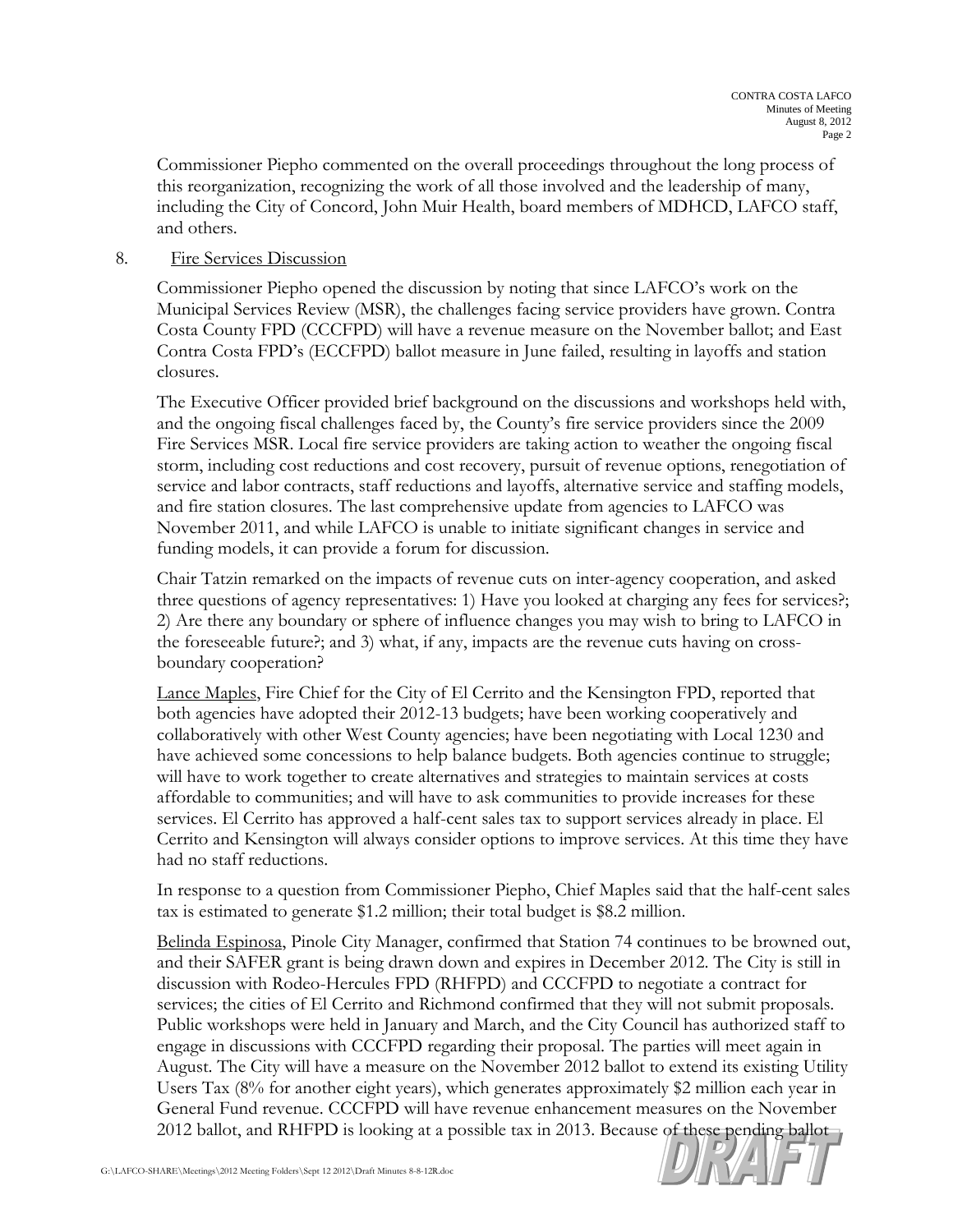measures, the City anticipates that any negotiated service agreement will likely be effective July 1, 2013, and expects a final decision from the City Council in early 2013.

Daryl Louder, CCCFPD Chief, reported that the District is utilizing reserve funds to continue staffing all 28 stations, but the reserve funds will be depleted by the end of FY 2012-13, in spite of significant concessions by personnel and other efforts to reduce expenses. The District's Board of Directors approved placing a parcel tax on the November 2012 ballot; without the additional revenue, the District will be forced to close seven fire stations beginning July 2013, and an additional three in 2014. The District is currently staffed at .44 firefighter per 1,000 residents. Chief Louder commented on the fragile state of auto and mutual aid and the consequences. There was further discussion on mutual/auto aid issues.

Chief Louder emphasized that while the focus is on economic issues, there is not enough attention on the consequences of service reductions and the threat to the entire system. He noted that agencies are open to consolidation; however, it will not provide much economy at this point, as all agencies have already drastically cut their budgets. Additionally, he indicated that consolidation would not improve the automatic and mutual aid systems.

Commissioner Butt commented on the inequity of resources among the County's fire service agencies, and observed that every agency's long-term plan is based on a better economy and/or new taxes. Commissioner Meadows noted his father's life was saved by a fire department, and that fire districts have done themselves a disservice by not educating the public about the diversity of their work, particularly their medical emergency response capabilities.

In response to Commissioner Blubaugh's comments and questions about the \$75 parcel tax that CCCFPD will have on the November ballot, Chief Louder stated that the figure was calculated according to all components and variables. It will sustain the District through eight years, at which time some debt will have been paid off, the economy will hopefully be improved, and the District will be more sustainable as a result.

The consequences if this tax measure fails will be the closure of 8-10 stations, a longer response time, fewer personnel, and ultimately higher fire insurance rates for residents of the District. The District does not currently meet National Fire Protection Agency standards, and has had to curtail sending units to fight wildfires in other parts of the State.

Gerald Littleton, Chief of Crocket-Carquinez Fire Protection District (CCFPD), reported that his District, as the last paid-on-call volunteer fire district in the County, is fiscally sound. It is a full partner with the surrounding fire agencies, and has a strong community with loyal volunteers. Chief Littleton stated that he feels that the discussion should really be about overall government fiscal problems and property tax support. He referenced a discussion of fire services in April of 1959; at that time there were 28 fire agencies; now there are 10. While consolidation has worked for many districts in this county, it may not work for others. Consolidation of his District with CCCFPD, for instance, would cost his District more.

In response to Commissioner Anderson's questions, Chief Littleton noted that about 73% of their calls (about 450 per year) are for medical emergencies. The chief is the only paid full-time employee; firefighters are paid \$10 per hour for calls and training, etc.

Hugh Henderson, Chief of East Contra Costa Fire Protection District (ECCFPD), reported that on July 1, 2012, ECCFD closed three fire stations: downtown Brentwood, Knightsen, and Bethel Island, and 30 firefighters were laid off effective June 30, 2012. ECCFPD has worked with CCCFPD to develop an auto-aid agreement for like resources; has worked with the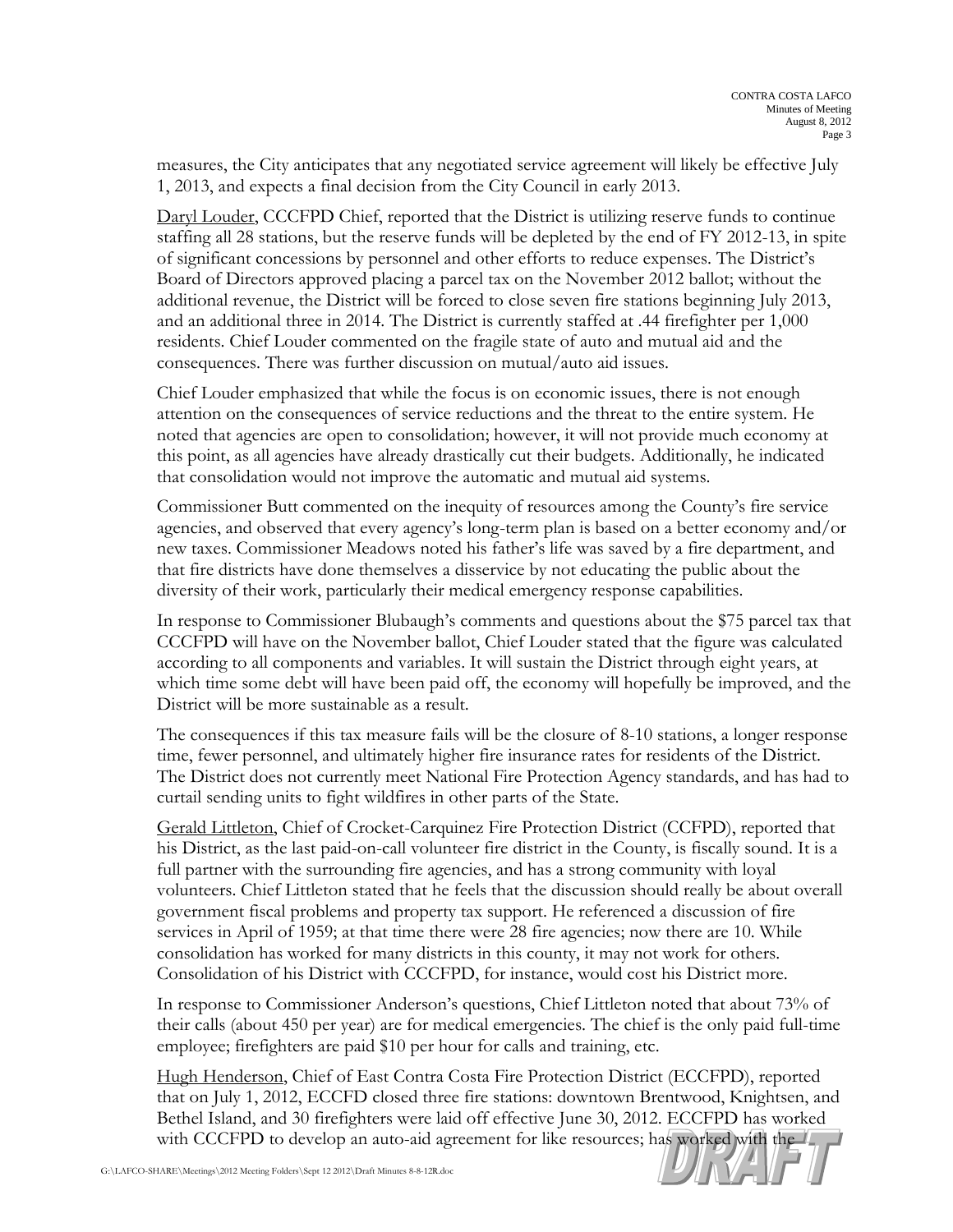County Emergency Medical Services (EMS) and AMR to review medical responses within the District; and received word from FEMA that it would not receive a Safer Grant for the 2011-12 fiscal year and will apply for the next round of Safer Grants for FY 2012-13.

The cities of Oakley and Brentwood are accepting applications for new board members; staggered set-term appointments will be made in lieu of holding elections. Applications are also being accepted at the District for volunteer firefighters; once the application period is closed, the Board will determine the steps to be taken to put the volunteer program in place.

In response to the Chair's questions, the Chief noted that there are no plans for changes in the District's SOI.

Eighteen months ago the District Board examined fees for services; the Board has again instructed staff to make further explorations of this option.

At this point it could take from 7- 23 minutes for units to reach a call in Discovery Bay (as the extreme example).

Commissioner Piepho thanked Chief Henderson for his service to the community and commented on the failed tax and regional service impacts, as well as financial impacts to residents and businesses in terms of insurance rates.

In response to a question about the feasibility of volunteer firefighters, Chief Henderson stated that the District runs approximately 6,000 calls per year. They need to find people willing to volunteer at that level, train them (about 240 hours of basic training), give them medical screenings, etc. The cost to start a volunteer program is about \$9,000-10,000 per person. In order to make the program viable, they will need 40-50 fully functional, fully trained volunteers. The pool of applicants to date has been fairly low, with 22 applications so far; retention is also an issue. In a volunteer program like this, the turnover rate is expected to be high.

Michael Banks, Fire Chief, City of Richmond, apologized for his late arrival due to a minor flare-up at the Chevron Richmond Refinery (following the August 6<sup>th</sup> Level 3 fire). He reported that the Department is down six positions, which will continue to be unfunded in this current fiscal year; there are currently 85 sworn personnel and four non-sworn staff. They have seven stations open, eight fire companies responding to emergencies, and 25 personnel on duty each day. The Department has been participating, with personnel from CCCFPD, El Cerrito Fire, Pinole Fire, and RHFPD, in a series of training sessions. The Department is looking into acquiring a fire boat. Auto and mutual aid relationships are good.

Stephen Healy, representing Chief Randall Bradley for Moraga-Orinda Fire District (MOFD), stressed that the District's urban-semirural-rural area presents special challenges for fire protection and EMS services demanded by its residents. To date MOFD has not experienced cuts or layoffs; 70% of the District's budget is allocated for personnel costs to serve its five stations. Of the 2,600 calls in 2011, 62% were medical emergencies. The FY 2012-13 budget has been approved, using over \$900,000 of the District's reserve fund. Fire Station 43, which is seismically unsound, is being replaced and will be completed by November 2013; and in FY 2012-13 the District will begin a major renovation of Station 41.

In response to Commissioner Piepho's question, Mr. Healy explained that the District recovers costs for responses to vehicle accidents, and nets approximately \$15-20,000 per year.

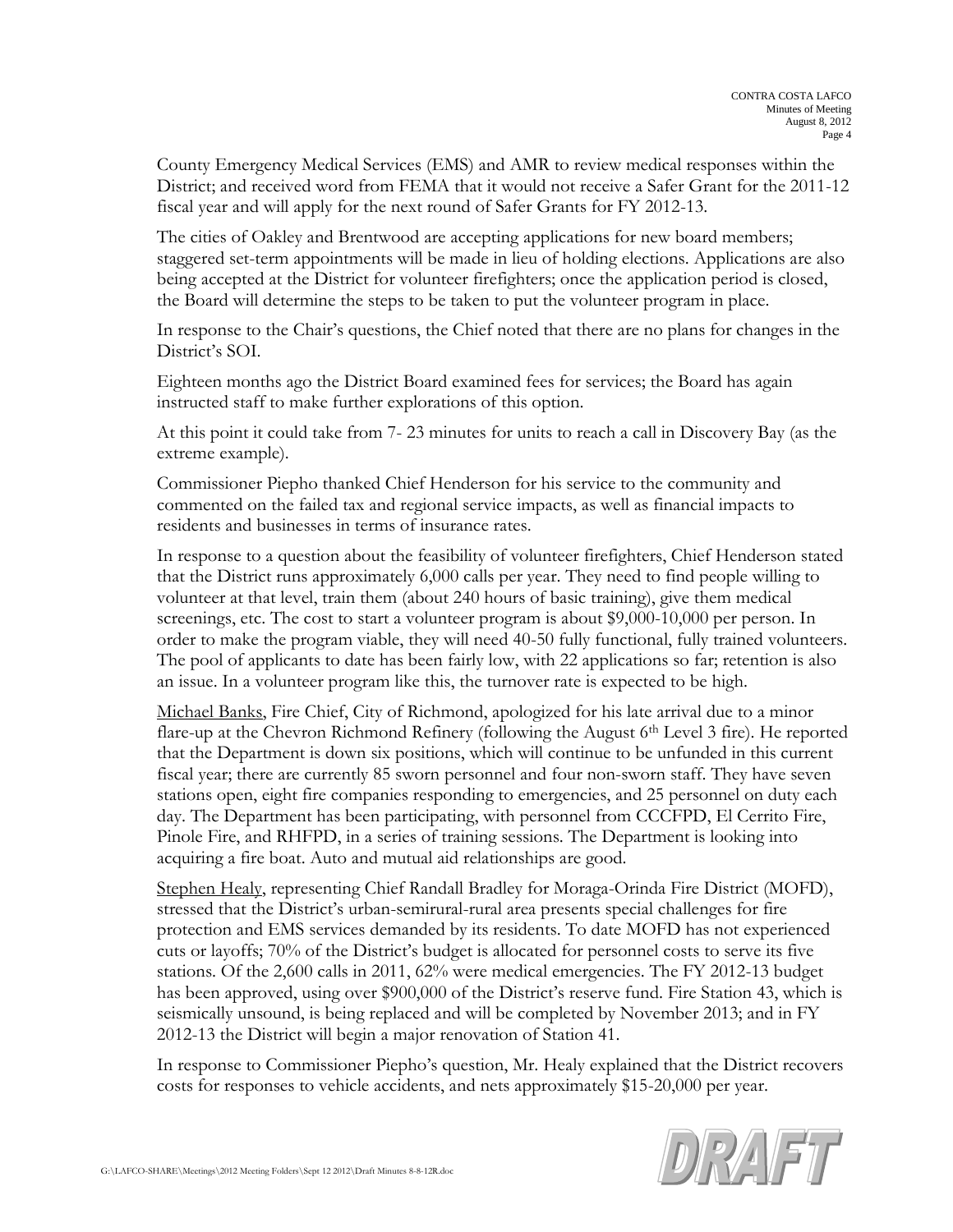Mr. Healy added that the impact on MOFD of the closure of the CCCFPD Lafayette station has been minimal to date; it's too early to determine any long-term impact and the District will continue to monitor.

Charles Hanley, Rodeo-Hercules FD (RHFD) Chief, noted that revenues continue to decline for the District due to property tax diversions and State take-aways. The District responds to 3- 15 calls per day, and the response time is 6-15 minutes for five units to arrive at a working fire. The District was turned down on a grant proposal because it cannot meet response time standards.

Currently the City of Pinole has contracted with the RHFD for "Fire Chief and Administrative Services."

The District Board has explored additional revenue streams, and based on the results of a voter survey, may develop a revenue ballot measure for June of 2013. The District continues to explore and implement all other possible options to reduce costs and generate additional revenue. It has been heavily impacted in the past by redevelopment and the decline in property tax revenue.

In response to questions from Commissioners, Chief Hanley stated that if the District had half of the tax revenues that had been designated for redevelopment it would be fully staffed; the District is at a point of just barely functional, and if it were to experience 15 calls per day it could not function. There are fees for services in place, but they bill only those from outside of the District's area, and fees are insufficient to solve the problem.

Richard Price, San Ramon Valley FPD (SRVFPD) Chief, stated that his District is committed to providing mutual aid in the region, and has auto aid agreements in place. They charge some fees for services, including ambulance. The District's response to the economic downturn is that they are not as quickly filling vacant positions and are using reserve funds; they are able to solve their problems internally. Currently they are in negotiations on their labor contract.

Commissioner Piepho congratulated the Chief on the District's innovative services, including a program that is getting national attention and allows trained residents to dispatch responders in the vicinity of an incident.

Pat Frost, Director of Contra Costa Health Services/Emergency Medical Services (EMS), explained that EMS oversees medical services in the field (pre-hospital care) and works collaboratively with fire agencies to improve responses on all medical emergency calls; and that the fire agencies are critical for first response purposes, especially in high-risk cases of heart attacks and strokes.

Ms. Frost has been working with all of the chiefs to identify cost saving measures. Since the 2009 MSR was released, eight fire stations have closed, more are in danger of closure, and many agencies are balancing their budgets with reserve funds. The question is how well we want to protect the public safety net; at a certain point the EMS system could be irreparably harmed. Ambulances alone cannot fulfill first response needs in the same way that a combination of fire agency resources and ambulances can.

Leslie Mueller, General Manager of American Medical Response (AMR), stated that AMR relies on fire agencies to get to medical emergencies first. AMR covers 99% of the County with 350 staff members who are distributed throughout the County to respond flexibly and quickly; they are often housed at fire stations. On July 1, in response to ECCFPD's reductions, AMR placed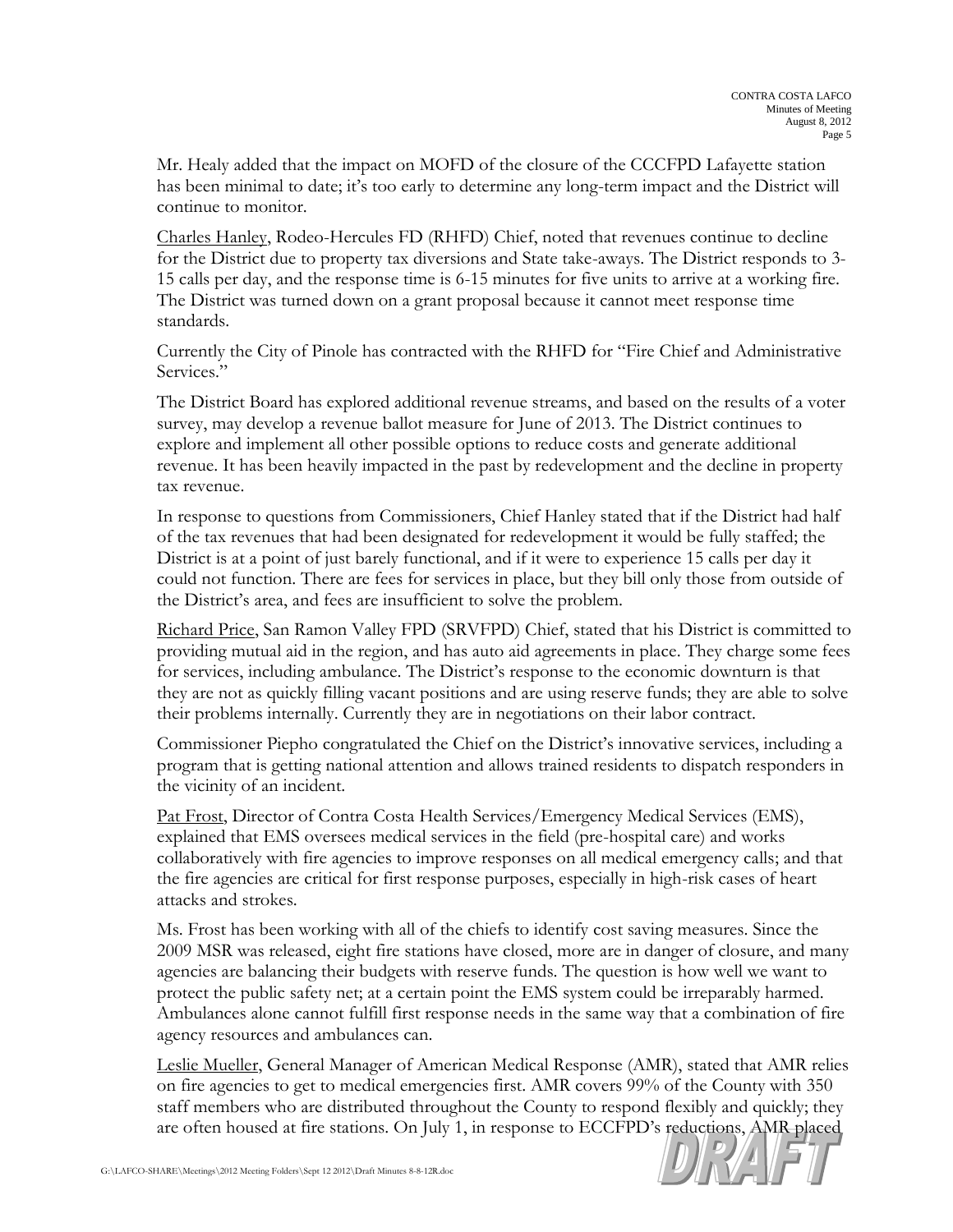a Quick Response Vehicle (QRV) with one person on Bethel Island. Not including QRVs, AMR has 42 units deployed in peak time periods, and 37-38 in off-peak times.

Vince Wells, President of United Professional Firefighters of Contra Costa County Local 1230, which represents personnel at six of the ten fire agencies, stated that ECCFPD has had budget problems since its inception, and now other districts are also having increasing difficulty with their budgets. Since 2010, nine stations have been closed or destaffed. In El Cerrito, concessions have twice been made by Local 1230. The workload on all personnel represented by Local 1230 has increased a great deal with layoffs. Local 1230 is in a contract with CCCFPD until 2014; has no contract with the City of Pinole; is in negotiations leading to a possible agreement with MOFD; has set dates for negotiations with ECCFPD; and has a long-term contract in place with El Cerrito.

In response to Commissioner questions, Mr. Wells stated that depending on the fire district, Local 1230 gets up to 300 applicants for any vacancies. Often, once applicants have tested, they will go to larger, more stable fire districts elsewhere outside of Contra Costa County.

Commissioners agreed that the situation is unnerving and dire, and that it is not financially viable nor operationally viable. The public has come to rely on fire service agencies to respond to all emergencies that are not police related. Ten years ago consolidation could have been discussed as a cost-saving measure, but that is no longer the case. It has been a disservice to the public that fire protection districts were not renamed something like "all-hazard response districts" that would more clearly reflect what the districts actually do. The public needs to engage and recognize that the districts are very vulnerable.

It was agreed that LAFCO should continue to serve as a forum and clearinghouse for an ongoing conversation.

Chief Maples encouraged LAFCO Commissioners to stay fully engaged. The local agencies need this platform, and should be invited back for additional open discussions regularly.

Commissioner Piepho asked if the multi-year comparisons on cities' assessed values could be updated with a total percentage of changes from 2008-09 to 2012-13, and additional information regarding the impacts of recent redevelopment legislation on revenue designated for fire protection services.

9. Response to Contra Costa County Grand Jury Report No. 1211 – "Contra Costa County Fire Protection and Emergency Services, Leveraging Combined Strengths to Address Individual Weaknesses"

The Executive Officer noted that LAFCO received the Grand Jury report on June 7, and that a response is due no later than September 6. The draft response was provided for Commissioners' consideration.

Upon motion of Piepho, second by Blubaugh, Commissioners unanimously approved the response to Grand Jury Report No. 1211 and directed staff to forward prior to September 6.

## 10. Library Services MSR Update

The Executive Director reported that the MSR consultant has worked with County Library staff and the City of Richmond to obtain a substantial amount of new information. Also, the consultant conducted site visits to the Richmond, Bay Point, Pittsburg, Antioch, Walnut Creek, and San Ramon libraries. The Public Review Draft will be ready for release in September or October.